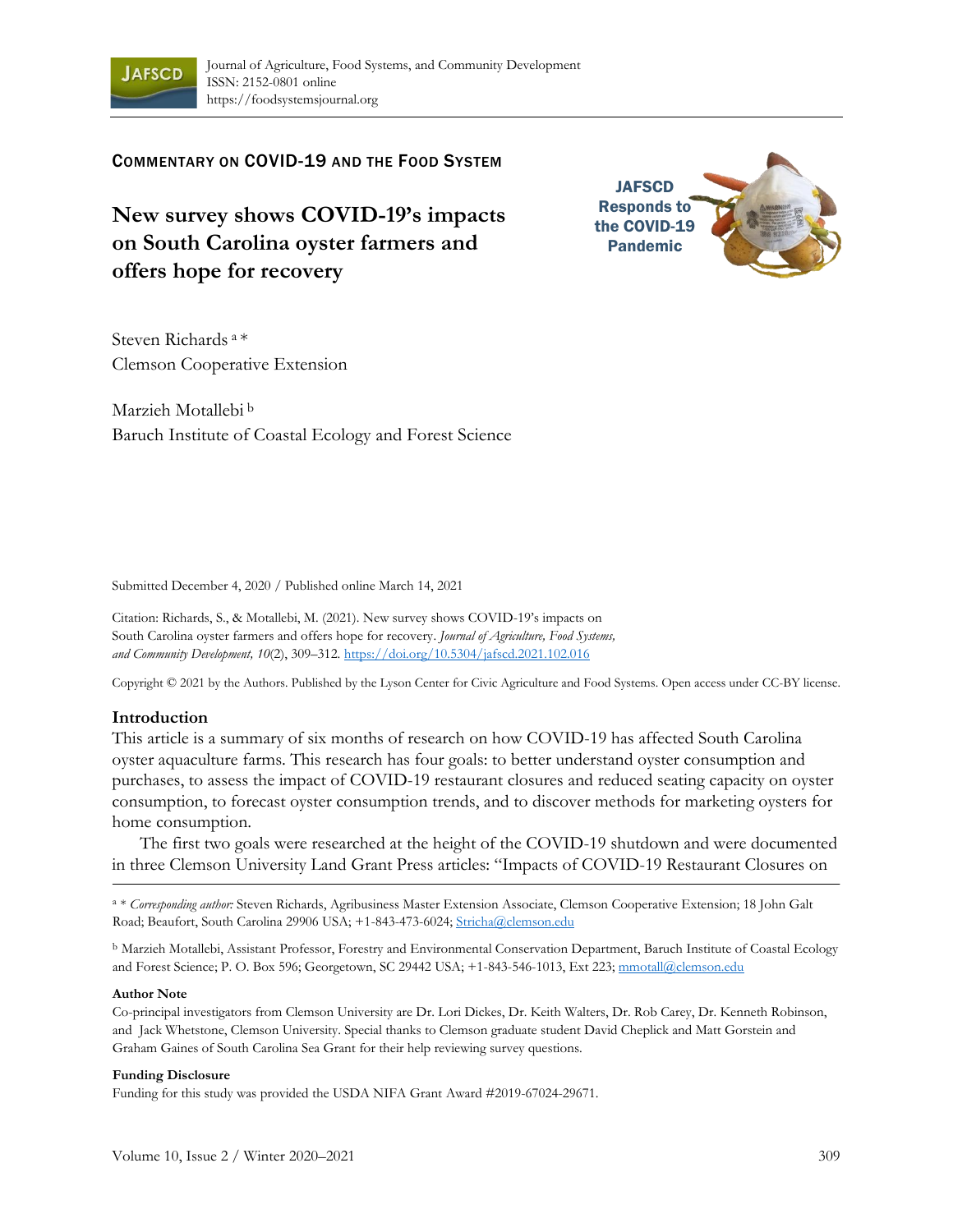South Carolina's Shellfish Industry" (Richards, 2020a), "The South Carolina Shellfish Industry Faces a Challenging Recovery After COVID-19" (Richards, 2020b), and "The Post COVID-19 Restaurant Recovery May Take A While" (Richards, 2020c).

While performing this research, it was realized that more detailed consumer information was needed to accurately measure oyster consumption trends. Past consumer studies rarely separate oyster consumer statistics from general seafood or shellfish categories. And shellfish consumer surveys are easily skewed by shrimp consumption, which accounts for 70% of all shellfish eaten in the U.S. (U.S. Department of Agriculture Economic Research Service [USDA ERS], 2019), and of which 92% is imported (NOAA Fisheries of the United States, 2017).

# **Oyster Consumption: What We Knew Pre-Survey**

National seafood surveys suggest that shellfish consumers have higher than average educational attainment and household income (Jahns, Raatz, Johnson, Kranz, Silverstein, et al., 2014) and are likely to be more than 50 years of age (Zhang, House, Sureshwaran, & Hanson, 2004). These studies also pointed out that most seafood consumption occurs away from home—between 62% (Zhang et al., 2004) and 90% (Richards, 2020d).

Consumption predictions based on past survey data are concerning for South Carolina's oyster industry, indicating that it may suffer longer than other agricultural commodities. The economic fallout of COVID-19 is reducing household income and those over 50 years of age may be less likely to visit a restaurant due to being in a high-risk group for COVID-19 complications.

## **South Carolina Oyster Consumer Survey**

While oyster consumption in the U.S. is fairly low, at 0.18 pounds (0.08 kg) of oyster meat per capita (USDA ERS, 2019), South Carolinians consume almost twice this amount (Cheplick et al., 2020). This raised a question: are there differences between South Carolina oyster consumers and those in the general population? In July 2020, an oyster consumer survey was designed to research this question, with input from oyster growers, other Clemson researchers, and the South Carolina Sea Grant Consortium.

In August 2020, over twelve hundred (1,210) consumers in the South Carolina coastal and metropolitan areas were surveyed, which includes zip codes from the South Carolina counties of Greenville, Spartanburg, Richland, Lexington, York, Horry, Georgetown, Charleston, Colleton, Beaufort, and Jasper. Chatham County (Savannah, Georgia) and the zip codes contained by Charlotte, North Carolina, were also included. Of the consumers surveyed, 905 were oyster consumers and 305 were non-oyster consumers.

## **Survey Results: Consumer Demographics, Oyster Consumption, and COVID-19**

We found that survey results were somewhat consistent with national surveys with respect to education and household income. However, South Carolina oyster consumers tended to be under 45 years of age (Table 1). Our survey also found that the 76% of oyster consumption occurred away from home, at restaurants and oyster roasts (Richards, Motallebi, & Dickes, 2020), which was exactly the midpoint of the range previously mentioned.

## **COVID-19 Impacts on Oyster Consumption in Restaurants**

The survey also attempted to estimate the economic damage to South Carolina oyster growers caused by COVID-19 restaurant shutdowns and reduced dining capacity (Table 2). The results showed that over 60% of respondents either decreased or stopped their oyster consumption at restaurants due to COVID-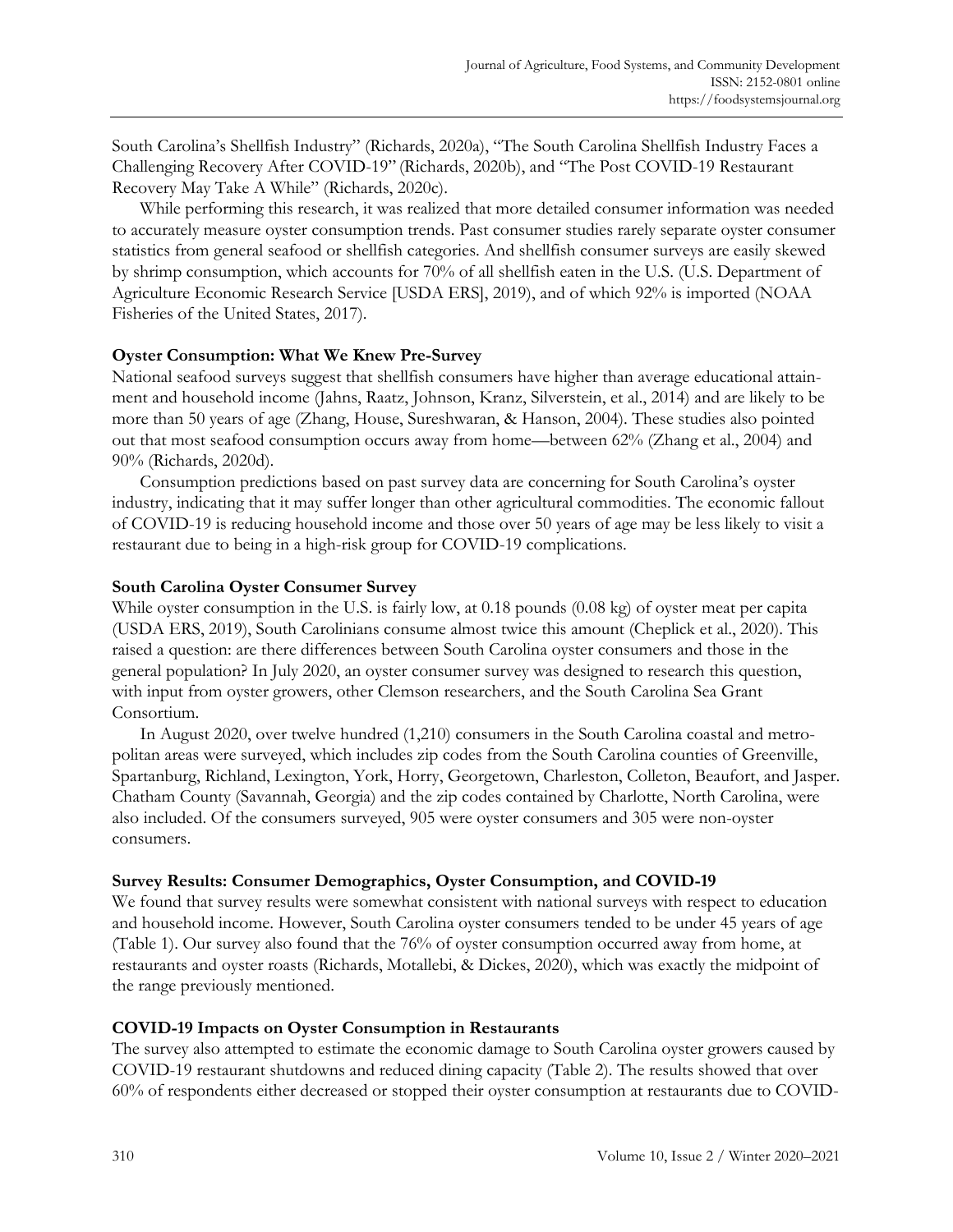19. The reasons given for this reduction include that restaurants were closed or had reduced dining capacity, people were avoiding eating out due to COVID-19, restaurants were offering fewer oyster options, and oysters were not desirable for or offered for carryout dining.

# **Signs of Hope for a Future Recovery**

There were three bright spots from this data: younger than expected consumers, higher than expected consumption at oyster roasts, and oyster consumption at restaurants not declining in all instances. The younger oyster consumer might mean that there will be a faster rebound in restaurant traffic. Oyster roasts are an outdoor activity that is safer and more acceptable for dining during the COVID-19 pan-

|                                             | Consume (Yes) | Do Not Consume (No) | Difference (Y-N) |
|---------------------------------------------|---------------|---------------------|------------------|
| Age                                         |               |                     |                  |
| Under 25                                    | 15.5%         | 14.8%               | 0.7%             |
| 25 to 34 years of age                       | 31.0%         | 20.3%               | 10.7%            |
| 35 to 44 years of age                       | 22.3%         | 20.3%               | 2.0%             |
| 45 to 54 years of age                       | 12.9%         | 16.7%               | $-3.8%$          |
| 55 to 64 years of age                       | 10.1%         | 13.4%               | $-3.4%$          |
| 65 to 74 years of age                       | 6.7%          | 11.5%               | $-4.7%$          |
| 75 years or older                           | 1.4%          | 3.0%                | $-1.5%$          |
| Gender                                      |               |                     |                  |
| Male                                        | 32.0%         | 28.5%               | 3.5%             |
| Female                                      | 68.0%         | 71.5%               | $-3.5%$          |
| <b>Highest Level of Education Completed</b> |               |                     |                  |
| High School or Less                         | 17.3%         | 23.6%               | $-6.3%$          |
| Some College or Associates Degree           | 35.8%         | 37.4%               | $-1.6%$          |
| <b>Bachelors Degree</b>                     | 29.6%         | 27.5%               | 2.1%             |
| <b>Advanced Degree</b>                      | 17.2%         | 11.5%               | 5.8%             |
| Household Income (self reported) (US\$)     |               |                     |                  |
| Less than \$29,999                          | 18.0%         | 30.2%               | $-12.2%$         |
| \$30,000 to \$49,999                        | 23.3%         | 19.7%               | 3.6%             |
| \$50,000 to \$74,999                        | 20.7%         | 24.9%               | $-4.3%$          |
| \$75,000 to \$99,999                        | 14.1%         | 12.8%               | 1.4%             |
| \$100,000 to \$149,999                      | 14.9%         | 6.9%                | 8.0%             |
| \$150,000 or greater                        | 9.0%          | 5.6%                | 3.4%             |
| Size of Household                           |               |                     |                  |
| Only me                                     | 15.1%         | 15.4%               | $-0.3%$          |
| Two people                                  | 32.2%         | 32.5%               | $-0.3%$          |
| Three people                                | 21.0%         | 25.6%               | $-4.6%$          |
| Four people                                 | 19.3%         | 13.8%               | 5.6%             |
| Five or more people                         | 12.4%         | 12.8%               | $-0.4%$          |
| Race                                        |               |                     |                  |
| White/Caucasian                             | 69.8%         | 60.7%               | 9.2%             |
| Black/African American                      | 24.3%         | 36.1%               | $-11.8%$         |
| Asian                                       | 4.0%          | 1.6%                | 2.3%             |
| American Indian or Alaskan Native           | 1.1%          | 1.6%                | $-0.5%$          |
| Native Hawaiian or Pacific Islander         | 0.8%          | 0.0%                | 0.8%             |

Table 1. Demographics of Oyster Consumers (*n*=905) and Non-consumers (*n*=305)